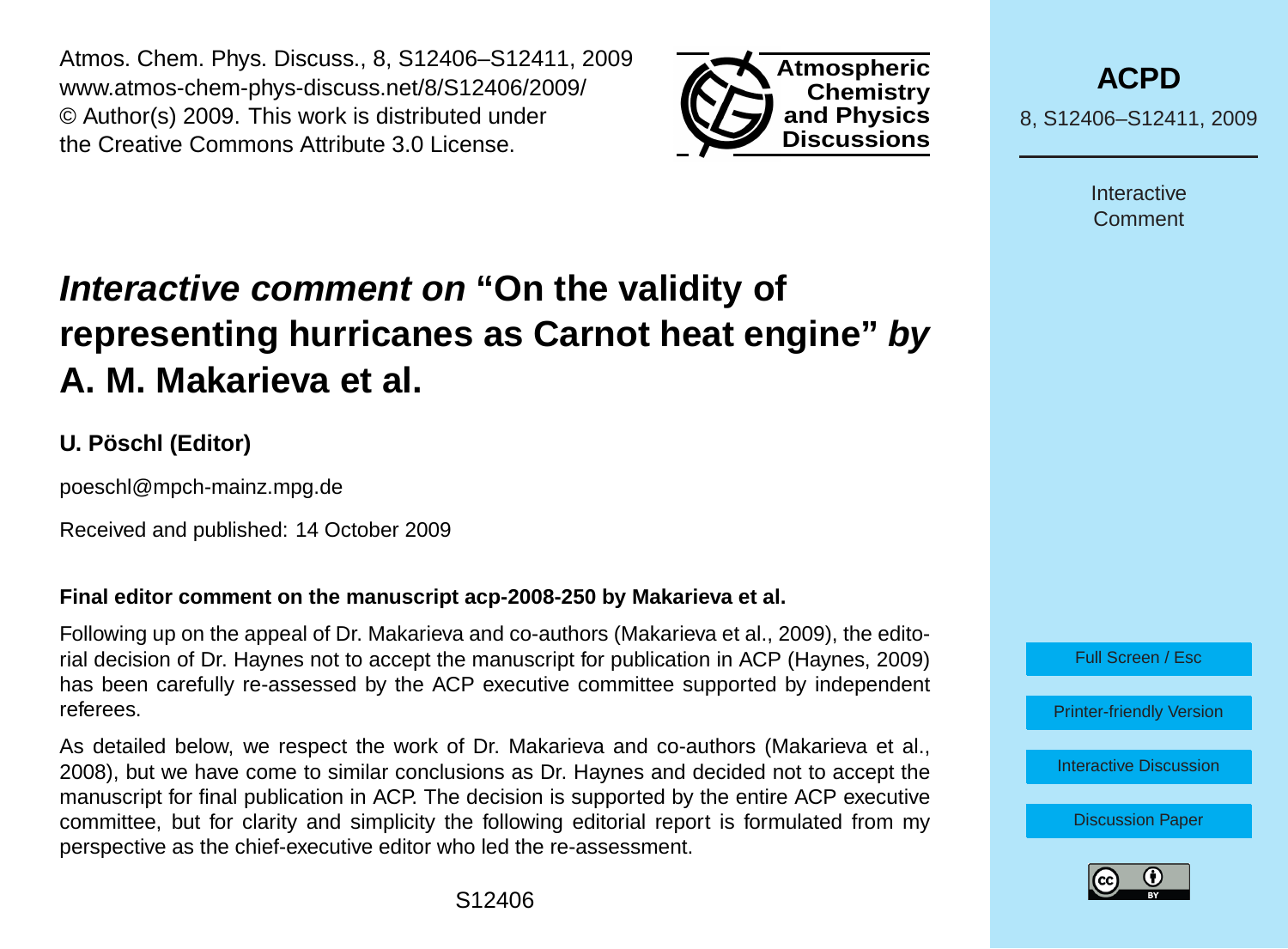In appendices to this editor comment, the referee call and the comments of the five referees consulted upon re-assessment of the revised manuscript and the preceding editorial decision will be published (Appendices A1–A6, Referee Call and Comments of Referees A1–A5). In the spirit of interactive open access publishing, a response of the authors will also be appended (Appendix A7, Makarieva et al.).

Personally, I sympathize with the author's attempt of challenging established paradigms and proposing alternative concepts based on first principles. However, most of the expert referees and other members of the scientific community consulted in the course of the review process and public discussion have argued that crucial assumptions in the author's manuscript and hypotheses are not justified.

With regard to the criticism of the hurricane models of Emanuel et al. (Carnot cycle), the referees have pointed out that the arguments of Makarieva et al. are based on classical equilibrium thermodynamics and thus not directly applicable to the criticized models that are based on non-equilibrium thermodynamics.

With regard to the concept of an evaporative/condensational force that the author's proposed as the driver of hurricanes and other forms of atmospheric circulation, the referees have pointed out that the effects of volume reduction upon condensation are much smaller than the effects of the concurrent release of latent heat.

I am not a specialist in atmospheric dynamics and meteorology, and I found the exchange of arguments between authors and referees interesting and challenging. In this regard, I would like to express my appreciation for the clear formulation and mathematical precision of the line of arguments and comments of Dr. Makarieva and co-authors.

After all, however, I have come to share the specialist referees' concerns that crucial assumptions underlying the arguments, comments and manuscript of Makarieva et al. appear not to be justified.

In particular, I share the specific concerns expressed by Referee A5 about applying classical equilibrium thermodynamics to the hurricane models of Emanuel et al. and the concerns expressed by Referee A4 (Dr. Rosenfeld) about separating the effects of water vapor removal from the effects of latent heat release upon condensation of water in the atmosphere.

**[ACPD](http://www.atmos-chem-phys-discuss.net)** 8, S12406–S12411, 2009

> Interactive Comment

Full Screen / Esc

[Printer-friendly Version](http://www.atmos-chem-phys-discuss.net/8/S12406/2009/acpd-8-S12406-2009-print.pdf)

[Interactive Discussion](http://www.atmos-chem-phys-discuss.net/8/17423/2008/acpd-8-17423-2008-discussion.html)

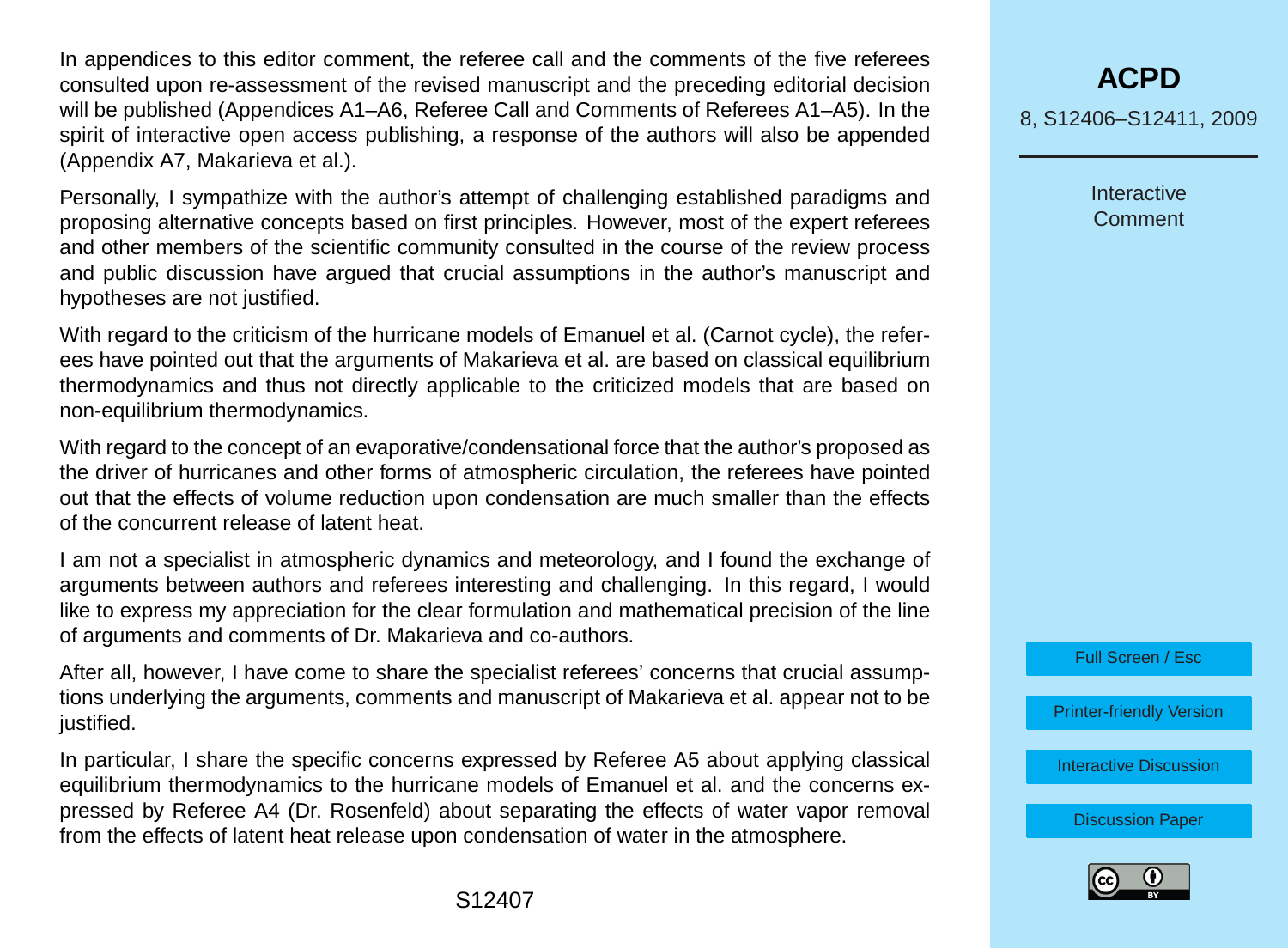Nevertheless, I agree with the general arguments expressed by Referee A3 (Dr. Savenije) about the substance of the paper, the process of discussion, and the ethics of publishing. In particular, I share the view that the error of publishing a controversial but potentially innovative scientific hypothesis that turns out to be flawed is likely less severe than the error of not publishing a controversial hypothesis that is groundbreaking. If ACP were a traditional journal with closed peer review and without discussion forum, I would probably have followed the recommendation of Dr. Savenije to accept a revised version of the manuscript for publication. Along the lines of critical rationalism and open societies, not only the referees but also the scientific community and the public should have a chance of noticing, testing and falsifying or validating the authors' controversial hypotheses.

Due to the interactive open access publishing approach of ACP, however, the original manuscript and the scientific hypotheses of Makarieva et al. have already been published as a discussion paper in ACPD, which remains permanently archived, publicly accessible and fully citable.

As detailed on the journal web pages in several papers outlining the interactive open access publishing concept of ACP, free speech of scientists and public documentation of controversial scientific issues (flaws or innovations) are among the main reasons why my colleagues and I have developed this concept and established ACP and ACPD (Pöschl, 2004; Pöschl, 2009; and references therein).

In the present case, free speech and public documentation have already been achieved by publication of the discussion paper in ACPD, and Makarieva et al. have also taken the opportunity of publishing a revised version of their manuscript in the form of interactive comments in ACPD. As mentioned above and detailed on the ACP web pages, the discussion paper as well as the interactive comments will remain permanently archived, accessible and citable. Therefore, publication precedence is secured for the authors, and a lasting record of the exchanged concepts and arguments is provided for the scientific community. Existing and future search engines and indexing services will also ensure continued visibility of the discussion paper. Note, for example, that ISI-SCIE currently does not cover ACPD, but Elsevier-SCOPUS and Google Scholar do.

Publication of a manuscript in ACPD implies that the editor and/or referees think that the manuscript is worthy of public review and discussion (rated at least "fair" with regard to the

**[ACPD](http://www.atmos-chem-phys-discuss.net)** 8, S12406–S12411, 2009

> Interactive Comment

Full Screen / Esc

[Printer-friendly Version](http://www.atmos-chem-phys-discuss.net/8/S12406/2009/acpd-8-S12406-2009-print.pdf)

[Interactive Discussion](http://www.atmos-chem-phys-discuss.net/8/17423/2008/acpd-8-17423-2008-discussion.html)

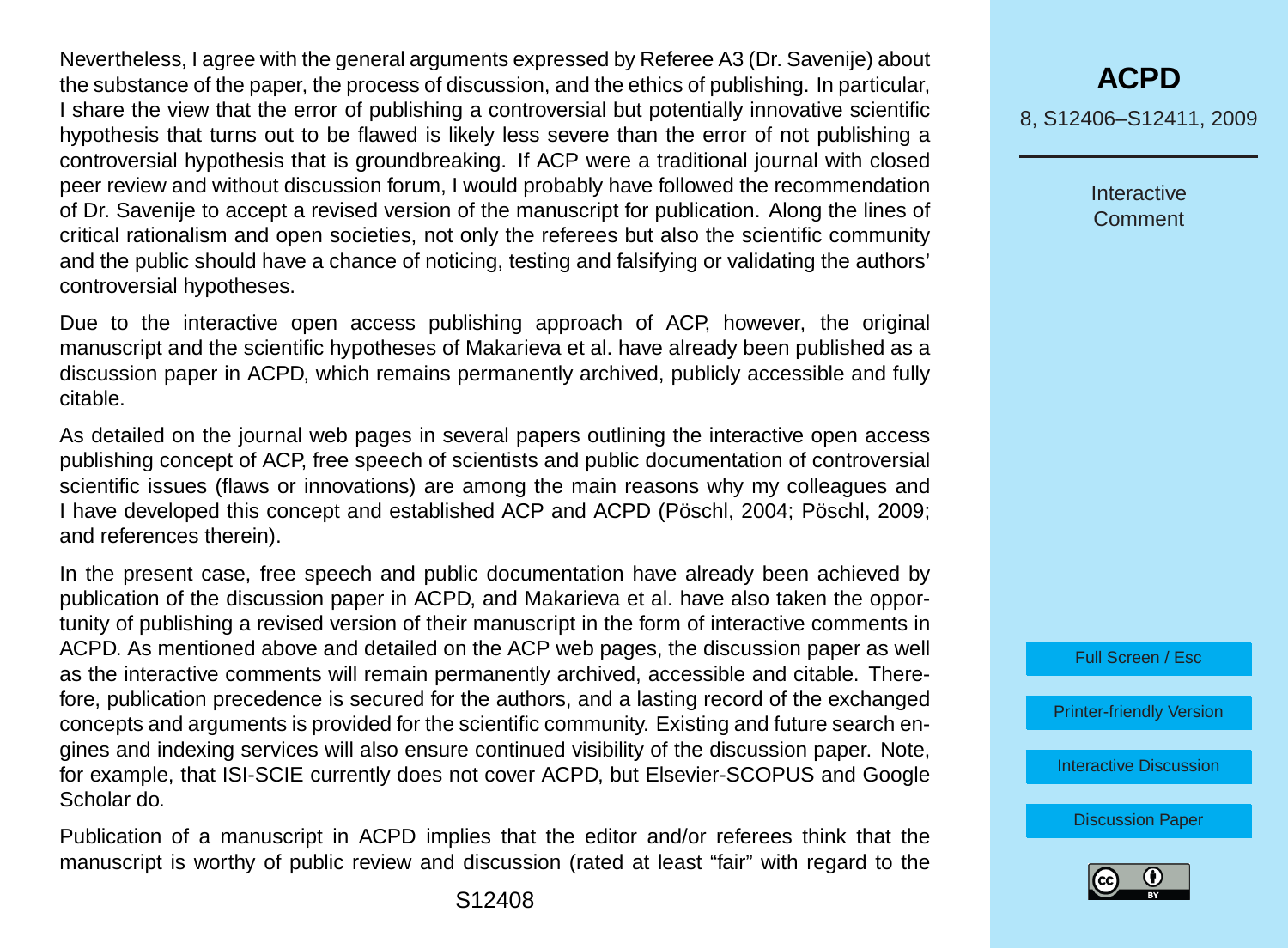criteria listed below). Beyond that, publication in ACP is meant to imply that the editor and/or referees rate the manuscript as excellent or good in all of the review criteria specified below and on the journal web pages:

1) Scientific Significance: Does the manuscript represent a substantial contribution to scientific progress within the scope of Atmospheric Chemistry and Physics (substantial new concepts, ideas, methods, or data)?

2) Scientific Quality: Are the scientific approach and applied methods valid? Are the results discussed in an appropriate and balanced way (consideration of related work, including appropriate references)?

3) Presentation Quality: Are the scientific results and conclusions presented in a clear, concise, and well-structured way (number and quality of figures/tables, appropriate use of English language)?

Four of the five referees involved in the re-assessment of the preceding editorial decision have rated the revised manuscript as less than "fair" with regard to the above criteria and have not recommended publication in ACP. As in most scientific journals, the editors of ACP have full responsibility and authority to decide about acceptance or rejection of a manuscript submitted for publication. They are not bound by the referees' ratings and recommendations, but obviously they should have good reasons if they overrule the referees' recommendations.

In case of doubt and along the lines critical rationalism, I usually recommend and take decisions in favour of the authors of scientific papers, in particular when they address controversial topics and when the referees do not provide substantial and convincing arguments against acceptance and publication of the manuscript.

In the present case, however, a large number of expert referees consider the discussion paper as seriously flawed, and they have clearly explained their objections and explicitly recommended not to accept the revised manuscript for publication in ACP. The manuscript does not just present new concepts and results, but it also strongly criticizes and fundamentally opposes a large number of earlier studies (hurricane models and other meteorological concepts) and has already attracted substantial attention in the interactive public discussion in ACPD and beyond. If the criticisms and concepts presented by the authors were valid, they could and would most likely be pursued by other members of the scientific community on the basis of the

**[ACPD](http://www.atmos-chem-phys-discuss.net)** 8, S12406–S12411, 2009

> Interactive Comment

Full Screen / Esc

[Printer-friendly Version](http://www.atmos-chem-phys-discuss.net/8/S12406/2009/acpd-8-S12406-2009-print.pdf)

[Interactive Discussion](http://www.atmos-chem-phys-discuss.net/8/17423/2008/acpd-8-17423-2008-discussion.html)

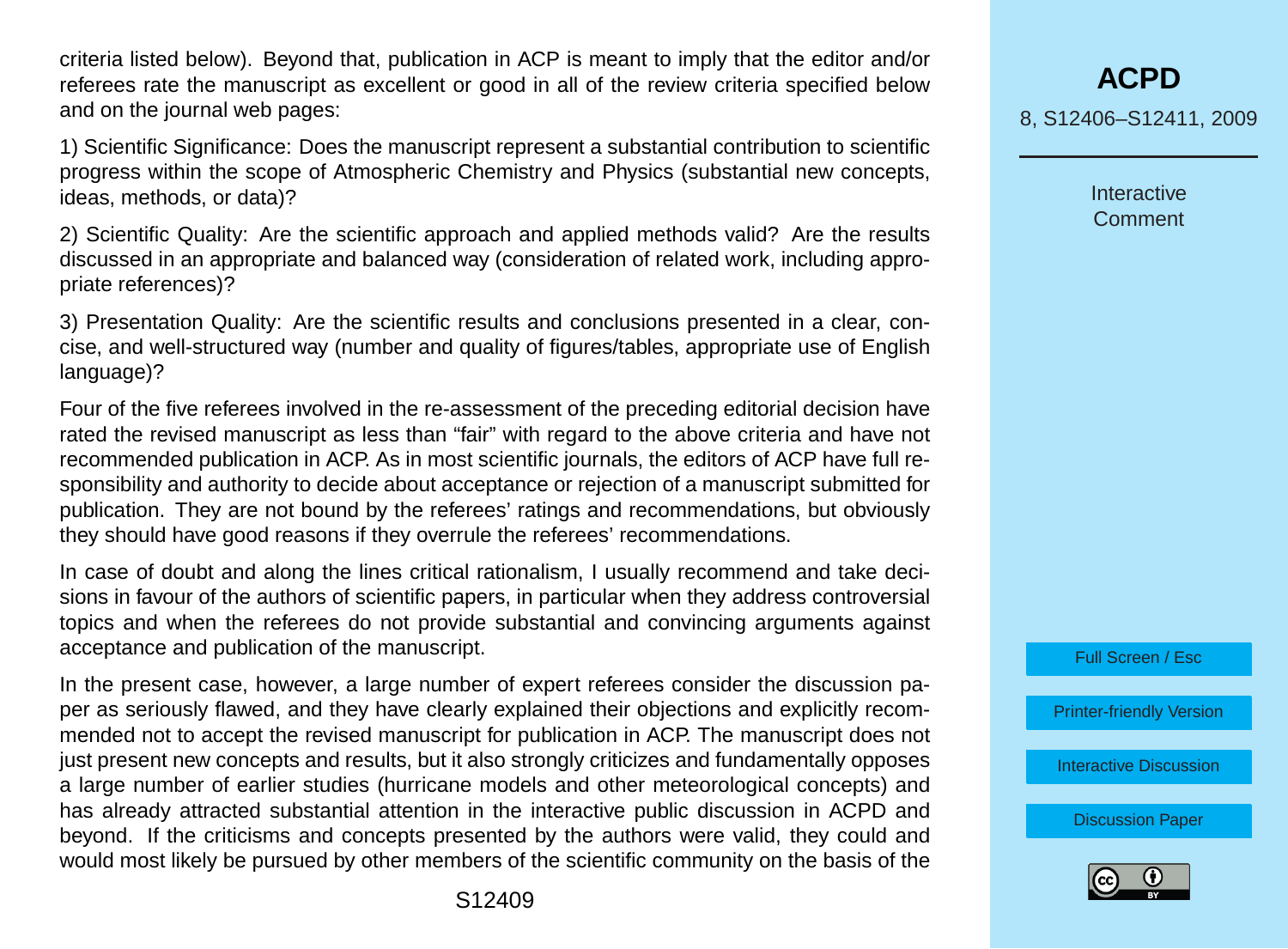discussion paper and the accompanying comments published in ACPD, regardless of whether or not a revised manuscript achieves publication in ACP. If, however, the referees' and editors' concerns are valid, final publication in ACP might mislead other scientists and authors to erroneously build upon and cite the work as a generally accepted scientific theory.

Therefore, the ACP executive committee and I have come to the conclusion not to accept the revised manuscript for publication in ACP but to confirm the preceding editorial decision of Dr. Haynes. At the same time we also support Dr. Haynes' suggestion that the authors might want to consider further clarification and validation of their hypotheses, and we hope that they will also re-consider ACP and ACPD for future publications of their work. According to the principles of critical rationalism and interactive open access publishing, ACP and ACPD will remain open for the publication, public review and interactive discussion of controversial and innovative scientific concepts and results.

Ulrich Pöschl on behalf of the ACP executive committee

References:

Haynes, P.: Interactive comment on "On the validity of representing hurricanes as Carnot heat engine" by A. M. Makarieva et al., Atmos. Chem. Phys. Discuss., 8, S12168–S12178, 2009.

http://www.atmos-chem-phys-discuss.net/8/S12168/2009

Makarieva, A. M., et al.: Interactive comment on "On the validity of representing hurricanes as Carnot heat engine" by A. M. Makarieva et al., Atmos. Chem. Phys. Discuss., 8, S12153– S12167, 2009.

http://www.atmos-chem-phys-discuss.net/8/S12153/2009

Makarieva, A. M., Gorshkov, V. G., and Li, B.-L.: On the validity of representing hurricanes as Carnot heat engine, Atmos. Chem. Phys. Discuss., 8, 17423–17437, 2008.

http://www.atmos-chem-phys-discuss.net/8/17423/2008

Pöschl, U.: Interactive journal concept for improved scientific publishing and quality assurance, Learned Publishing, 105–113, 2004.

http://www.atmospheric-chemistry-and-physics.net/pr\_acp\_interactive\_journal\_concept.pdf

Interactive Comment

Full Screen / Esc

[Printer-friendly Version](http://www.atmos-chem-phys-discuss.net/8/S12406/2009/acpd-8-S12406-2009-print.pdf)

[Interactive Discussion](http://www.atmos-chem-phys-discuss.net/8/17423/2008/acpd-8-17423-2008-discussion.html)